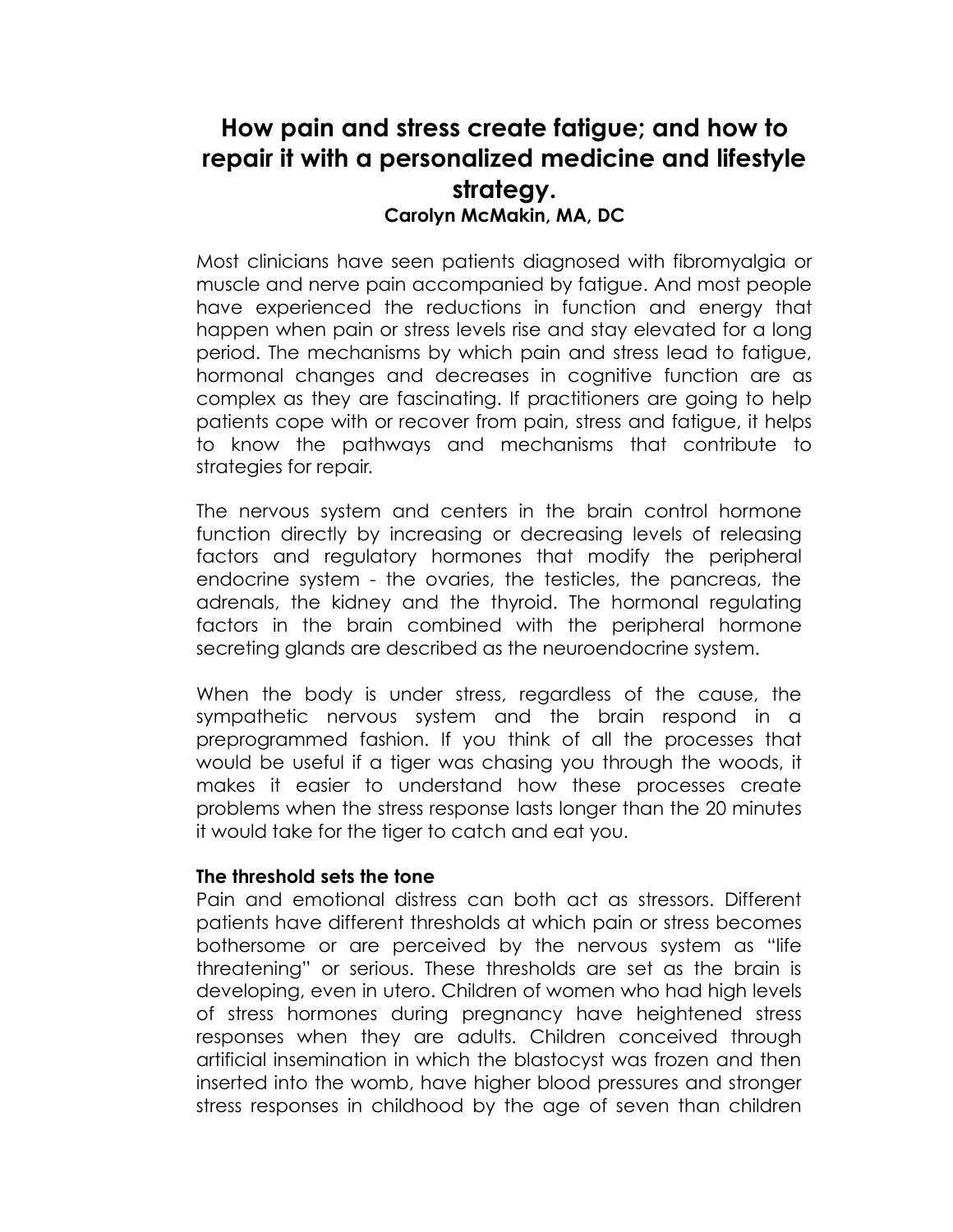conceived naturally. Children who were molested or abused, or who had surgeries or severe physical trauma such as accidents before the age of seven have a stronger adult stress response and are seen more commonly as adult pain patients.

It is presumed that this heightened stress response exists because at these vulnerable ages the stress was literally life threatening and the neuroendocrine system threshold levels were set to react to all subsequent stressors at the same threat level. Any pain is perceived as a threat to existence even when an objective assessment would never label it as life threatening. Any stressor can provoke what seems to an outside observer as unreasonable anxiety and an exaggerated stress response.

The real neuroendocrine problems start when the stress lasts longer than 24 to 48 hours.

The sympathetic nervous system responds immediately to stress by increasing your heart and respiratory rate and increasing cortisone output from your adrenals. CRH (corticotrophin releasing hormone) or CRF (corticotrophin releasing factor) becomes elevated in the brain when the stress response is very strong or when it lasts longer than 24-48 hours. CRF can begin to rise in as little as 20 minutes in susceptible patients. If you want to understand what CRF does, think about what would be useful if you are being chased or dragged through the jungle by a tiger.

#### **Stress and Pain Change Cognitive function**

CRF in particular, and stress hormones in general, change the brain and cognitive function. CRF impairs short-term memory, attention to detail, sequencing and higher cognitive functions. With stress, there is no need for short-term memory because the only important short-term event is the tiger. Why would you need to remember details or lists when a tiger is dragging you through the woods?

Epinephrine and norepinephrine, the short-term stress hormones, directly inhibit memory for details. Most people experience this problem as the "test-anxiety" when well-known facts and details become inaccessible during a stressful test situation.

Long-term memory is not affected because you may need to remember how you got away from the tiger the last time. So chronic pain patients cannot remember what they did 2 hours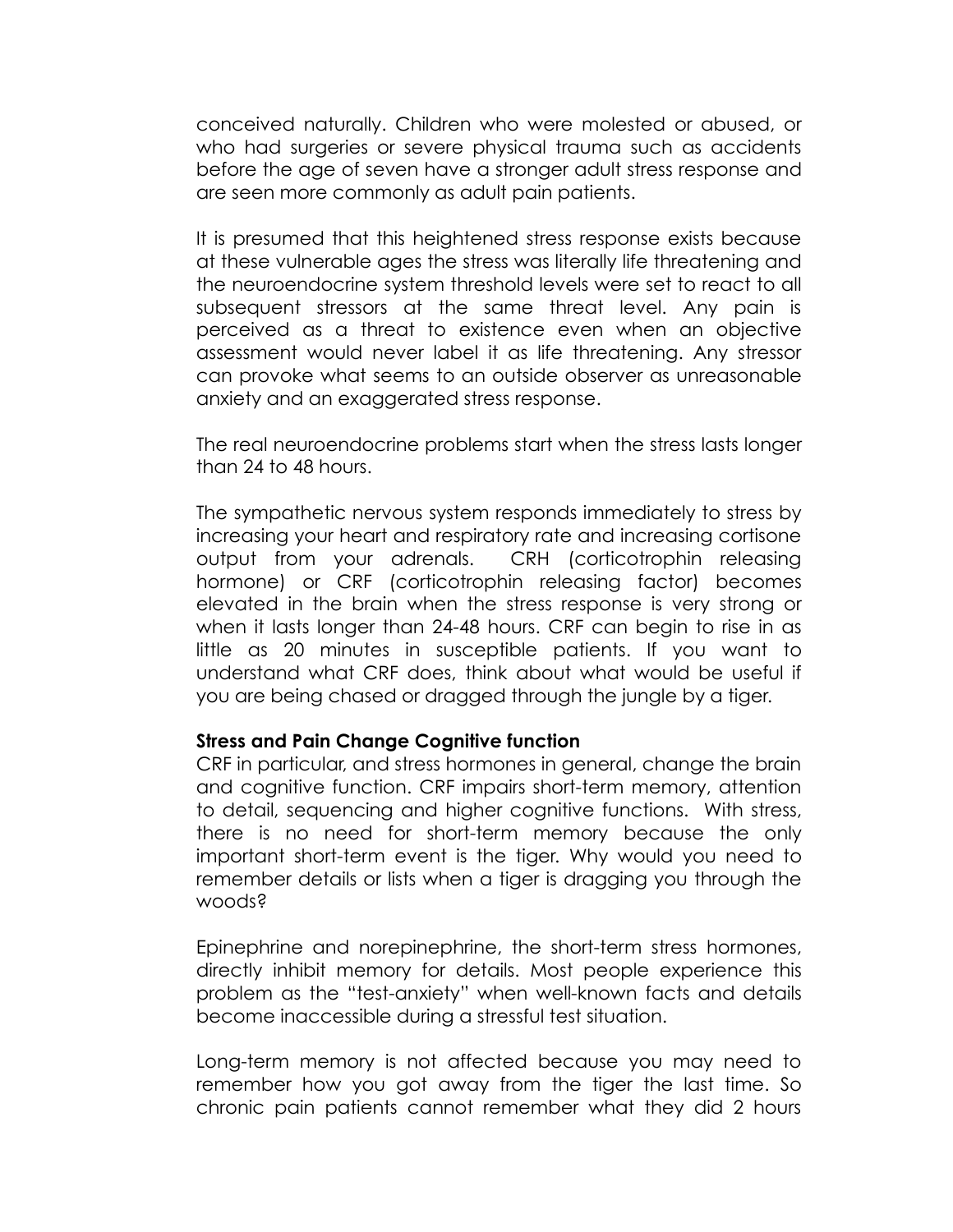ago but they can tell you in great detail about every bad thing that has ever happened to them. The brain is biased to remember every difficulty it has survived and to forget the known immediate threat.

The multiple affected pathways explain why no single intervention is equally beneficial in every patient who experiences stress and fatigue. Not everyone has each pathway equally dominant or equally affected.

#### **Stress Changes all Repair Functions**

Think about the things you would not need to do if you were going to be eaten by a tiger in the next 60 minutes.

#### **Adrenal hormones**

The adrenal glands sit on top of the kidney and produce cortisol, corticosterone, aldosterone, DHEA and platelet aggregating factor. All very useful when a tiger is chasing you and is going to be biting you. They raise heart rate, stop bleeding, dilate blood vessels in the muscles, constrict blood vessels in the fingers and toes, and make more blood sugar available to the muscles. But when these hormones are elevated long term, cortisol thins the gut wall and the other peripheral receptors get desensitized to adrenal hormones. Eventually the gland is exhausted and unable to produce enough for normal daily function. Cortisol cannot be tested in the blood because it is too short lived. Testing cortisol levels in saliva can be done by many laboratories and tells you whether the patient will benefit from cortisol replacement until the gland can recover.

**Thyroid hormone** regulates energy metabolism and tissue repair. TSH increases secretions of T4, the storage form of thyroid hormone. TSH is suppressed centrally by CRF during prolonged stress or pain. T4 is converted by an enzyme that takes off an iodine molecule to create the active hormone T3 that can bind to receptors. Epinephrine and norepinephrine, the immediate stress hormones, inhibit the conversion of T4 to T3. Decreasing TSH and decreasing T4 to T3 conversion makes sense from a survival standpoint. You have lots of sympathetic and adrenal flight or fight drive to keep your heart pumping fast, your muscles active and your blood sugar up so why do you need Thyroid? CRF reduces thyroid-stimulating hormone (TSH) directly by inhibiting its production in the brain even though peripheral levels of active thyroid (T3) are low. The patients are fatigued, tired, cold and constipated and have dry hair and brittle nails but their TSH levels are "normal".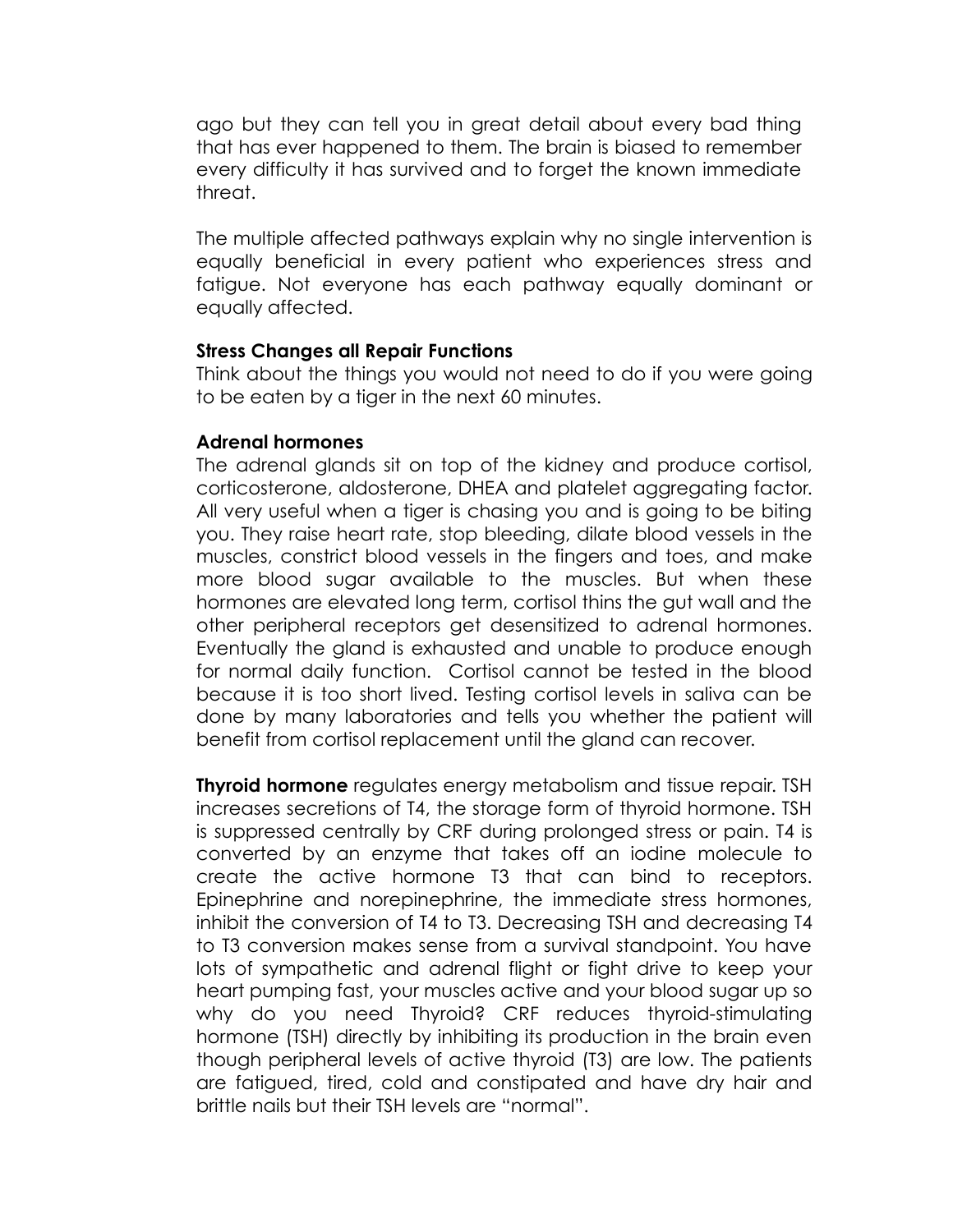**Growth hormone** (GH) is suppressed centrally by CRH. In an adult, growth hormone facilitates transport of amino acids across the membrane for tissue repair. 85% of growth hormone is released during stage 4 deep sleep in an adult. Patients with chronic stress, fibromyalgia or other chronic pain problems never get to deep sleep. The reticular activating system prevents deep sleep so you will be able to escape from the tiger if he might drop you in the night. Normal people get a spike of growth hormone one hour after vigorous exercise. If CRH is elevated that spike is inhibited inside the brain – why would you need to repair muscles if you are going to be tiger snacks in 60 minutes?

The patient is told to exercise to relieve stress and improve function. But if you exercise you need to be able to repair your muscles. If CRF is elevated in the brain and if you have trouble getting to stage-four sleep you don't get enough growth hormone to repair the muscles and the simplest exercise can make you sore for weeks.

#### **Estrogen, Progesterone and Testosterone**

CRH suppresses FSH (follicle stimulating hormone) and LH (luteinizing hormone) centrally. The brain's logic says, "Why would you want to have a libido or be pregnant if a tiger is chasing you through the woods?" FSH and LH promote progesterone secretion from the follicle in the ovary in women and control secretion of testosterone in men. Testosterone is responsible for libido in both women and men.

Patients with chronic stress or chronic pain and fibromyalgia patients have estrogen dominance, progesterone and testosterone deficiency caused by inhibition of FSH and LH in the brain from CRF being elevated. Both women and men experience the fatigue, irritability and depression characteristic of premenstrual syndrome. The opiates prescribed for pain patients further reduce testosterone.

## **Stress, digestion fatigue and food allergies**

Chronic stress and the presence of CRF in the brain decrease digestive secretions from the stomach and pancreas. The brain's logic says, "Why would you digest your food if a tiger is chasing you through the woods? We can eat tomorrow, if there is a tomorrow but right now there is this tiger thing happening!" Stomach acid and digestive enzymes are reduced but bicarbonate is so crucial for survival that it remains constant to keep the body pH normal.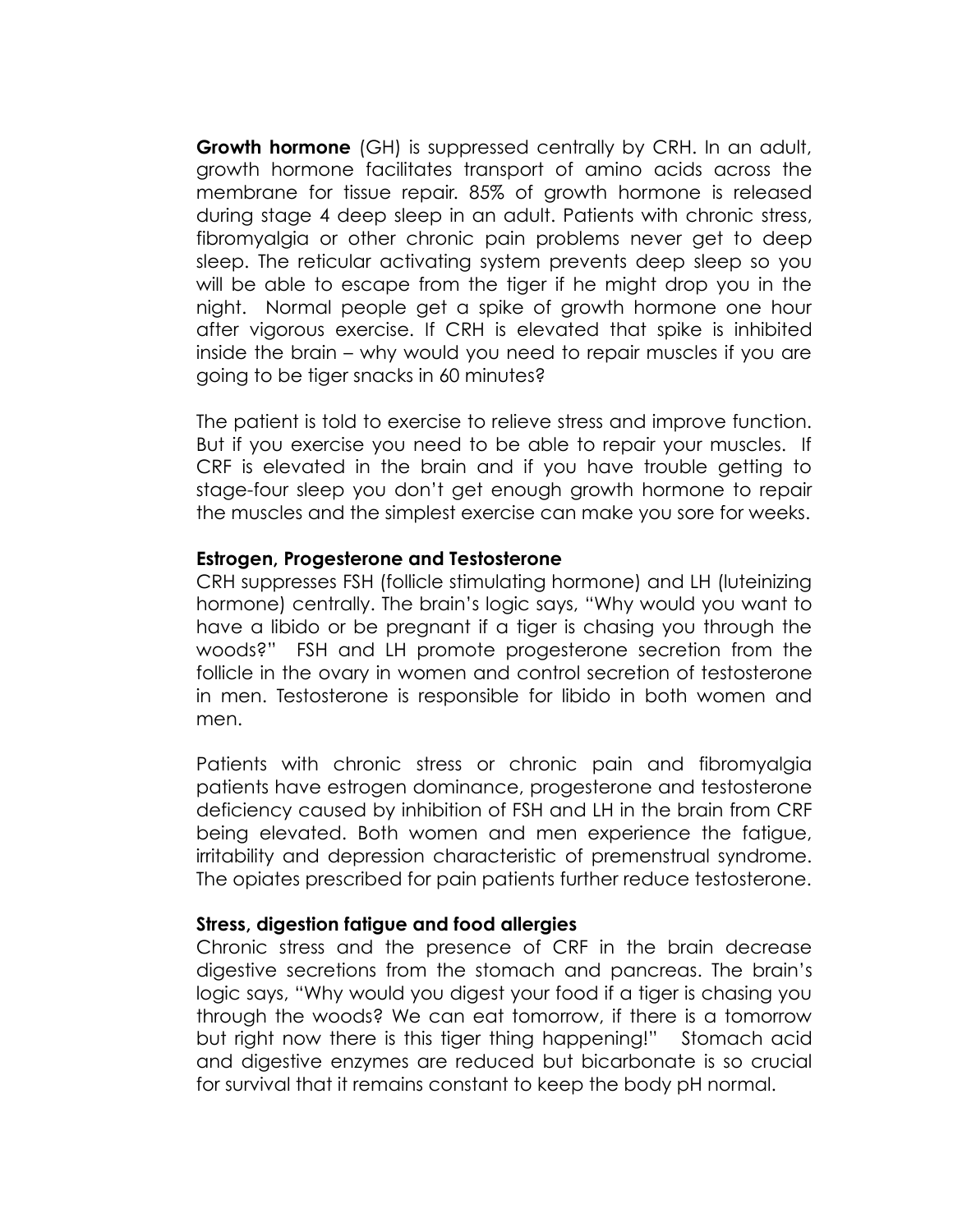The gut pH becomes more alkaline due to reduced acid from the stomach and steady levels of bicarbonate. Reduced stomach acid means that the proteins in the stomach do not break down well. Digestive enzymes are reduced which means the food rots instead of digesting once it gets to the small bowel. The patient becomes relatively malnourished and fatigued because food doesn't digest well and nutrients are lost. The 8 pounds of bacterial flora in the gut are very Ph sensitive. The proper acid-loving digestive bacteria produce short chain fatty acids that repair the gut wall and maintain the tight junctions that make the intestines leak proof. Those bacteria die because the gut pH is too alkaline for their survival. Unhelpful bacteria, pathogenic bacteria and yeast such as candida that thrive on alkaline conditions proliferate in the gut.

The lack of repair and the inflammatory products produced by incomplete digestion damage the gut wall. The tight junctions are not repaired properly and the gut begins to leak small proteins and molecules to cause what is called "leaky gut". 85% of the immune system is clustered around the digestive system waiting for these foreign invaders. The immune system becomes activated and can develop food sensitivities and frank food allergies. The patient experiences this cycle as "irritable bowel".

Macrophages roam the body and gobble up IgG food antigenantibody complexes until they burst. When they burst, the macrophages release histamine into circulation. Histamine from the macrophages stimulates class C pain fibers and produces widespread diffuse moderate pain that perpetuates the pain-stressfatigue cycle indefinitely.

#### **CRF and mood**

CRF interferes directly with dopamine and serotonin production. The brain's logic says, "Why would you worry about feeling good if you are trying to escape from a tiger?" Brain function during stress is all about stimulatory hormones and catecholamine hormones such as epinephrine and norepinephrine until they and their receptors become exhausted. By then the stress is prolonged, CRF is elevated and it suppresses dopamine and serotonin, centrally. If you reduce dopamine centrally you become lethargic and lose motivation and you also lose descending inhibition of motion that comes from dopamine's action in the brain. The patient complains of restless leg syndrome, lack of motivation and depression not knowing that reduction in dopamine is causing all of it.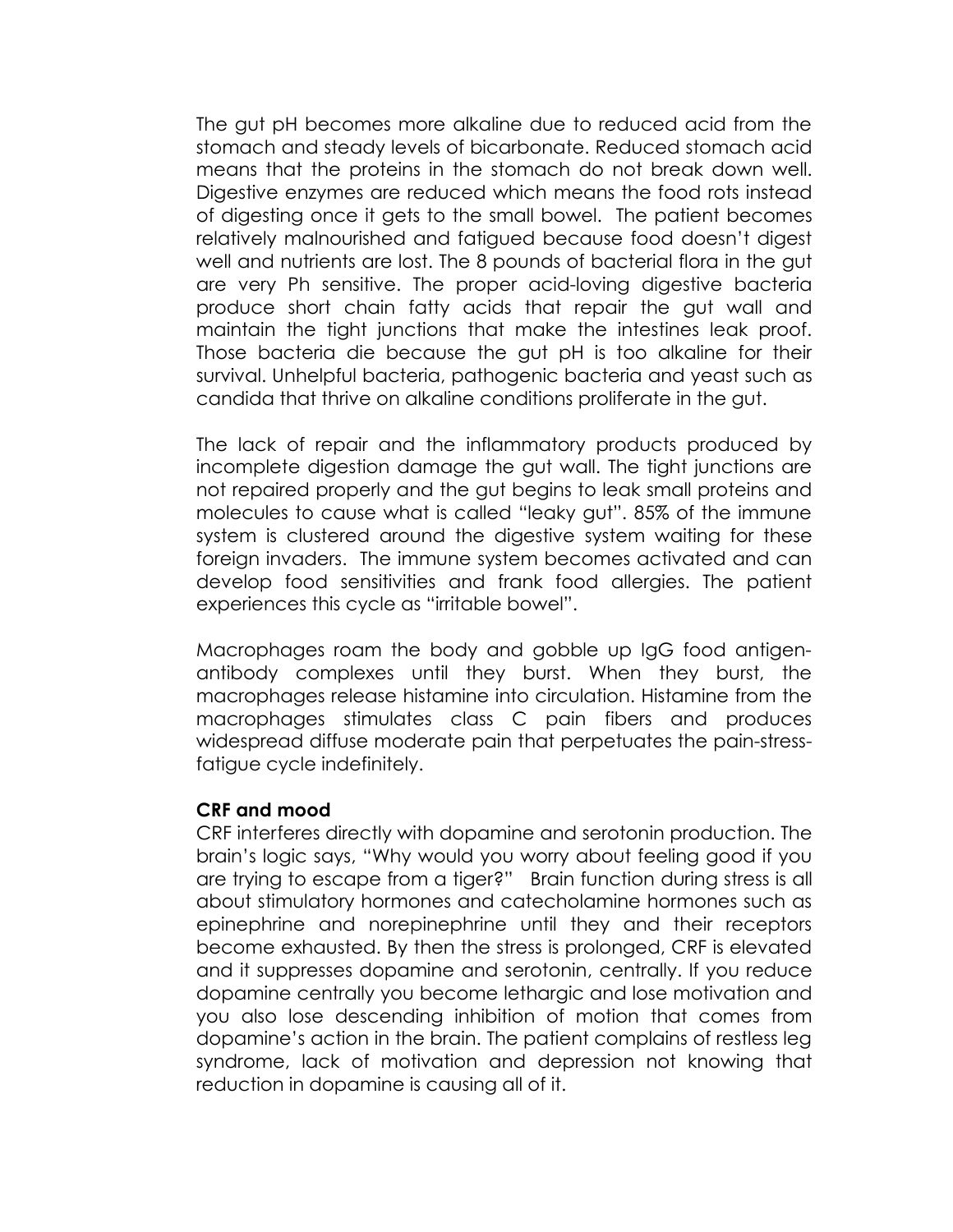Serotonin is reduced centrally and because estrogen dominance interferes with the serotonin production pathway when estrogen competes with B6 at two crucial steps. Tryptophan, the branched chain amino acid that forms the backbone of serotonin, is a large molecule with its own amino acid transport receptor in the gut. All of the branch chain amino acids use the same transport molecule. When the gut wall thins, as it does with stress, this branch chain amino acid transport molecule doesn't work well. Fibromyalgia patients are known to have reduced levels of all branch chain amino acids, including tryptophan. Reductions in serotonin create depression and fatigue and contribute to difficulties sleeping. As you recall difficulties with sleep interfere with growth hormone and tissue repair.

The thyroid hormone receptor has a pocket where the hormone binds to create its effect. This pocket is made up of 12 leucine amino acids lined up in a structure known as "the leucine zipper". If the branch chain amino acids, including leucine, are in short supply the zipper can be made improperly and can become less efficient at locking in the thyroid hormone molecule. Thyroid hormone contributes to positive mood, overall energy levels, body temperature and cognitive function.

#### **Not one problem – not one solution**

In our simplistic clinical wishfulness we hope that every patient will have one condition that has a single remedy. If it is an infection we can give an antibiotic and it's a simple dramatic cure. If the joint is locked up, we can adjust the spine and everything returns to normal. If the meridian is blocked we can insert needles and return chi to its normal flow quickly. The happy ending comes quickly. The clinician is a hammer; the patient walks into the clinic with a nail and all ends well and quickly.

But with pain, fatigue and stress it is never, ever that simple. You can give a patient growth hormone but that doesn't fix the thyroid or digestive problems. They can take digestive enzymes but that doesn't help the short-term memory issue or depression. You can give them T3 but that doesn't return dopamine and serotonin levels to normal. You can support the exhausted adrenals but that doesn't help the digestion and memory issues and sometimes makes them worse.

To repair this complex situation takes a comprehensive view and multifactorial individualized treatment program.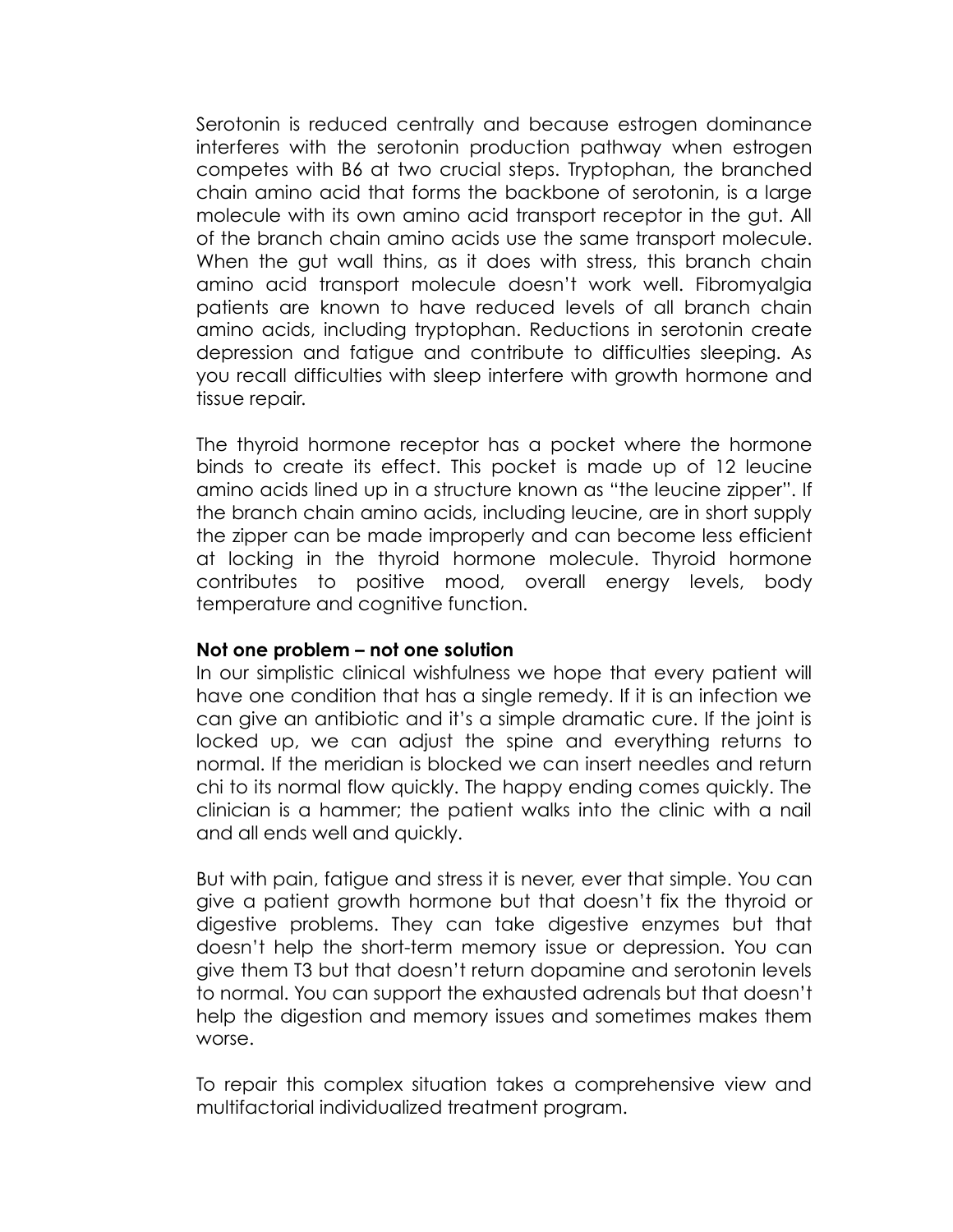### **Reduce the pain**

There are many ways to reduce the body pain that creates the stressor and it behooves us to use as many of them as possible simultaneously. Unfortunately using opiates to reduce pain doesn't help the other neuroendocrine issues because of the effects of opiates on the endocrine system. Finding some natural way of reducing pain is helpful. Any system that can reduce pain will let the nervous system know that the tiger has dropped you and the threat is gone.

If you use Frequency Specific Microcurrent you can reduce spinal cord inflammation and neuropathic body pain fairly quickly. It is useful for nerve pain, visceral adhesions, abdominal pain and myofascial pain from trigger points. If you use manual soft tissue therapies and gentle adjusting techniques to reduce mechanical body pain that will interrupt the cycle. Vigorous adjusting techniques used by some chiropractors are contraindicated because these patients don't have enough growth hormone to repair the tissues stretched by the forceful adjusting. Acupuncture to reduce pain helps break the cycle.

If patients are on a statin drug that causes muscle pain and lowers cholesterol to a level that interferes with the production of the steroid hormones required for normal endocrine function none of the recommendations in this section will help. The patient must be allowed to take a statin holiday of three to four months and must be put on CoQ10 to help reverse the damage done by the statins to the energy systems in the body. In some cases the statin alone is the cause of the fatigue and pain and its elimination is sufficient for recovery.

If patients have the macrophage mediated, IgG histamine related full body pain the solution is to remove the most common allergens from the diet. IgG testing can be expensive and inaccurate. If the patient is motivated enough, they can be persuaded to remove the most common allergens: wheat, corn, soy, milk, eggs, citrus, peanuts, strawberries and in some cases nightshades. It is a very difficult diet but worthwhile. The first 7 days are the most difficult as withdrawal can cause symptoms and supporting the patient during this period is crucial to success. Once the overlying histamine mediated pain is down and the allergens are removed the gut can start to repair and the gut and body pain symptoms go away.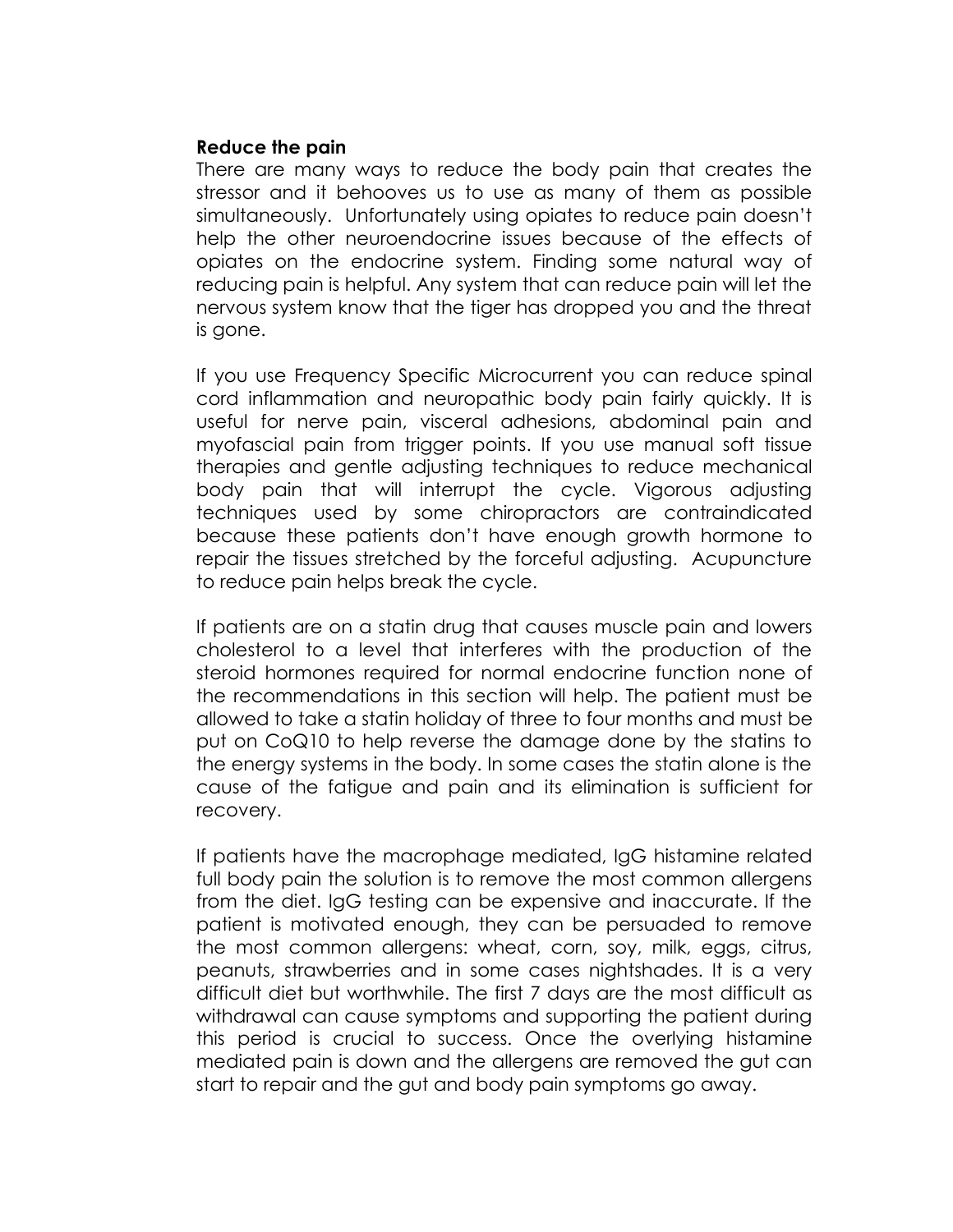After 10 weeks of complete and absolute compliance the patient can do a two-day trial of exuberant re-exposure to allergenic foods. They most often feel so poorly on day three that the elimination diet is forever after seen as their friend and any tendency to stray is restrained by the memory of the painful consequences.

### **Repair the gut**

Once the patient has eliminated allergenic foods the gut inflammation will start to ease up. If you use Frequency Specific Microcurrent, it can help speed this process by treating for inflammation, allergy and chronic inflammation. FSM seems to shorten gut repair time by months in most patients. Digestive enzymes and stomach acid (betain hydrochloride) will help improve digestion and set the stage for the return of normal acid loving gut flora. Probiotics and non-colonizing yeast, such as saccromyces, that competes with candida help speed the process as the pH returns to normal levels.

## **Repair the brain and endocrine system**

The neuro-endocrine effects seen with increased pain and stress take about 12 to 18 months to develop and about four months to resolve when we reduce or eliminate the body pain. If the patients are on psychotropic drugs for depression, sleep and pain they often must reduce or eliminate these drugs, as tolerated, before they can return to normal. While on these drugs they may not feel as bad, but they don't feel anything emotionally and they certainly don't feel "normal". None of these agents have been studied for long-term use. All were approved for short-term use of 6-12 weeks. Medication management and withdrawal is the most time consuming part of the recovery process.

As CRF comes down in the brain and the adrenals begin to recover, patients begin to sleep better, get warm, digestion improves, menses regulate, PMS goes away, libido returns and exercise tolerance increases. Symptoms start to improve in about two to four weeks as CRH drops when the pain comes down and approach normal in 12 to 16 weeks.

Patients may need to be on low dose hydrocortisone replacement to bring their cortisol levels up to normal if they have adrenal exhaustion, as verified by salivary hormone testing. None of the other endocrine systems will work properly without adequate levels or cortisone. Hydrocortisone replacement is thought of as shortterm strategy for endocrine recovery that may be useful for up to